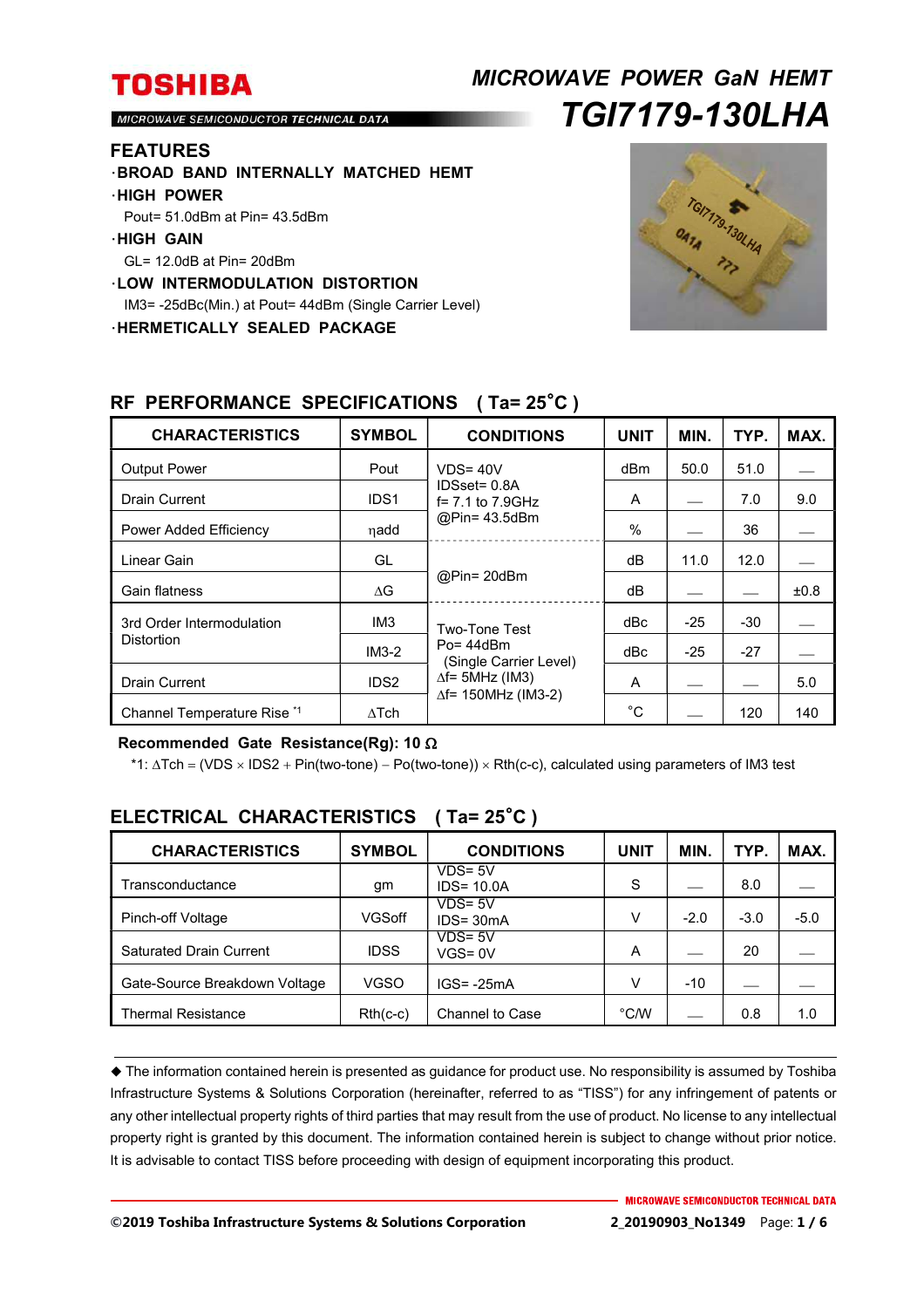## **ABSOLUTE MAXIMUM RATINGS ( Ta= 25**°**C )**

MICROWAVE SEMICONDUCTOR TECHNICAL DATA

| <b>CHARACTERISTICS</b>             | <b>SYMBOL</b> | <b>UNIT</b> | <b>RATING</b>   |
|------------------------------------|---------------|-------------|-----------------|
| Drain-Source Voltage               | <b>VDS</b>    | v           | 50              |
| Gate-Source Voltage                | <b>VGS</b>    | v           | $-10$           |
| <b>Drain Current</b>               | <b>IDS</b>    | A           | 12              |
| Total Power Dissipation (Tc= 25°C) | PT            | W           | 200             |
| <b>Channel Temperature</b>         | Tch           | °C          | 225             |
| Storage Temperature                | Tstg          | °C          | $-65$ to $+175$ |

## **PACKAGE OUTLINE ( 7-AA06A )**



### **HANDLING PRECAUTIONS FOR PACKAGE MODEL**

Soldering iron should be grounded and the operating time should not exceed 10 seconds at 260°C or 3 seconds at 350°C.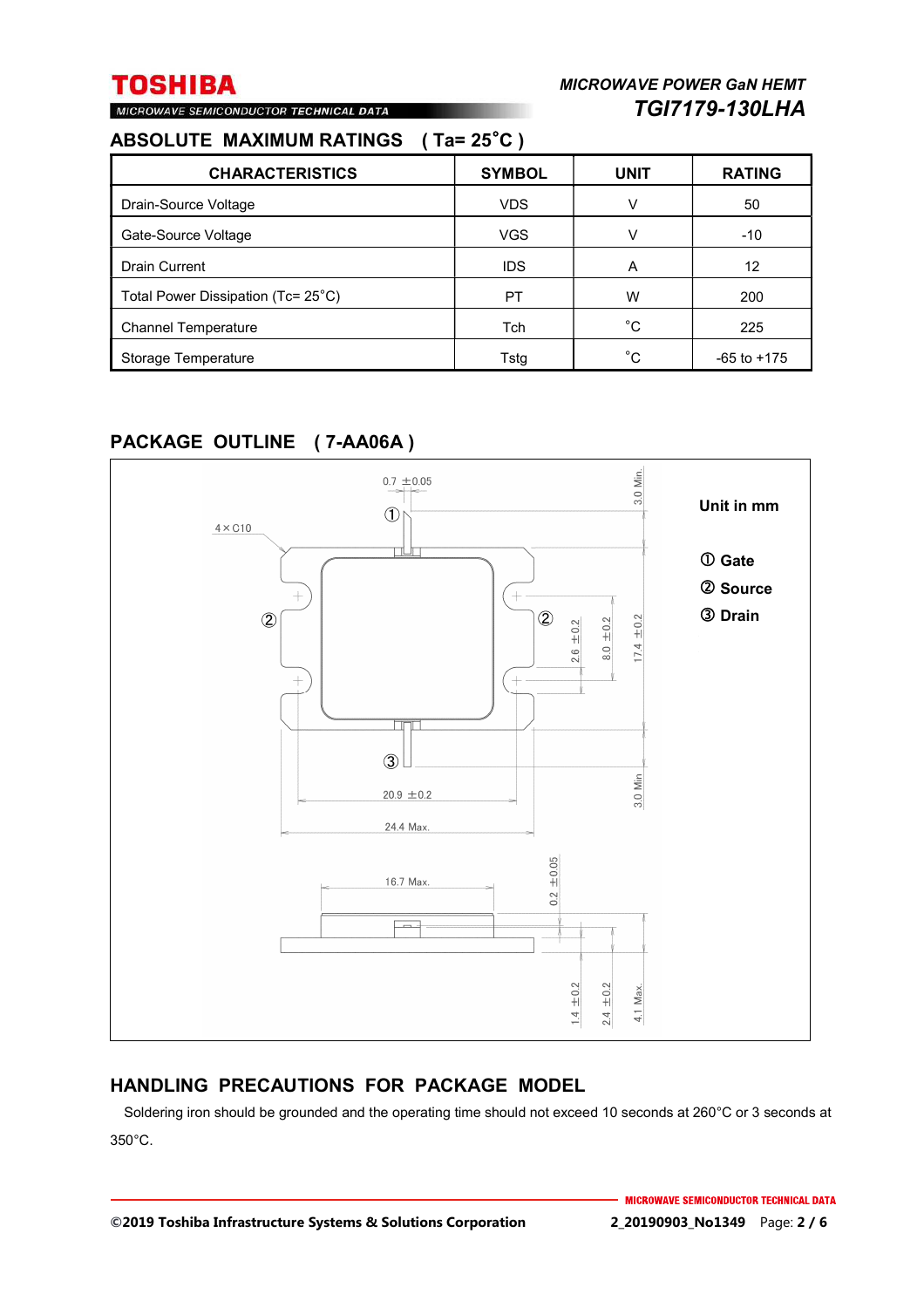*MICROWAVE POWER GaN HEMT TGI7179-130LHA* 

### MICROWAVE SEMICONDUCTOR TECHNICAL DATA **TYPICAL RF PERFORMANCE**

### ・**Pout, Gain, PAE, IDS vs. Pin**

VDS= 40V, IDSset= 0.8A, f= 7.1, 7.5, 7.9GHz, Ta=  $+25^{\circ}$ C



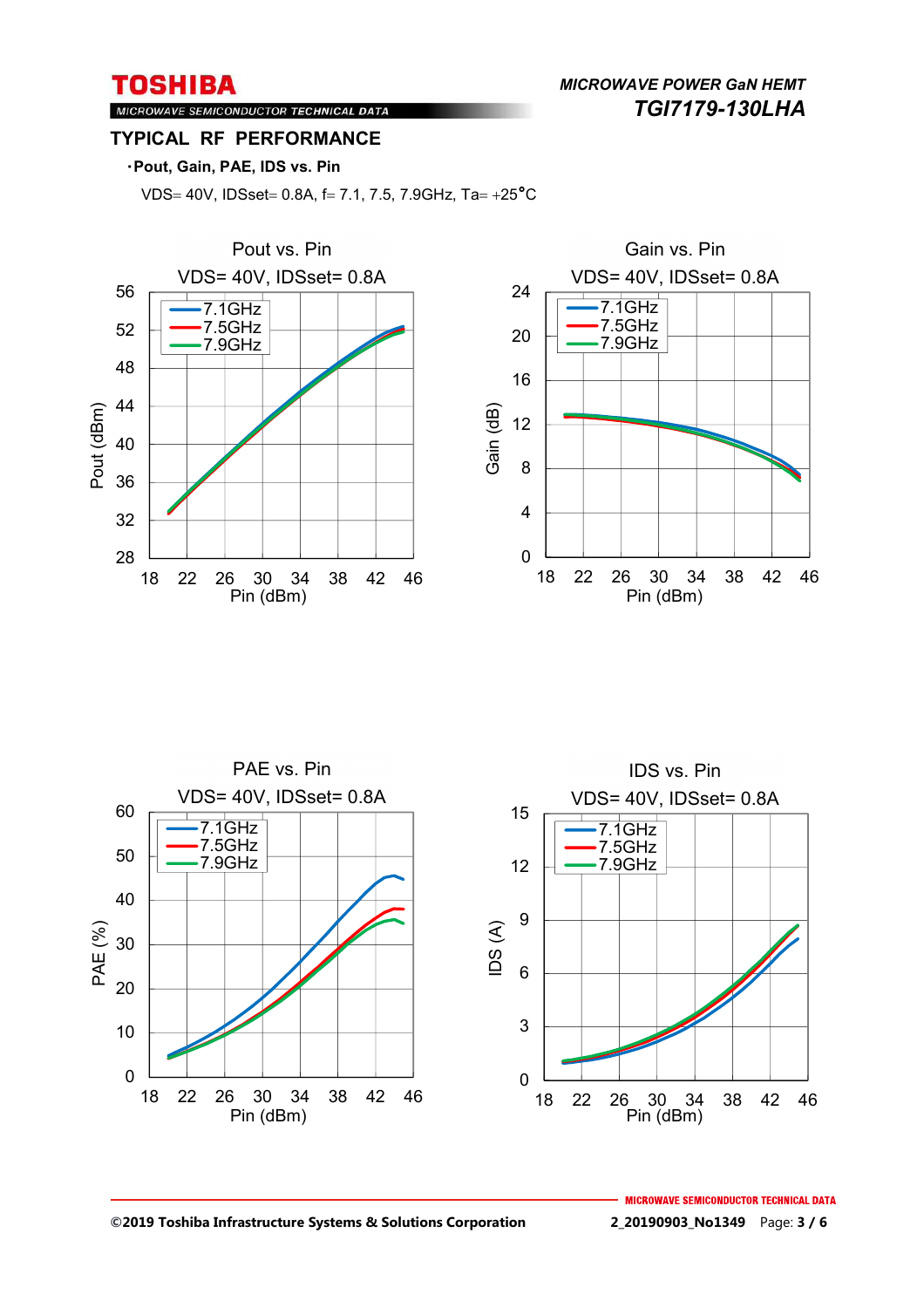*MICROWAVE POWER GaN HEMT TGI7179-130LHA* 

#### MICROWAVE SEMICONDUCTOR TECHNICAL DATA

#### ・**IM3, IM5 vs Pout**

VDS = 40V, IDSset = 0.8A, f = 7.1, 7.5, 7.9GHz,  $\Delta f = 5MHz$ , Ta = +25<sup>°</sup>C



#### ・**IM3-2, IM5-2 vs Pout**

VDS= 40V, IDSset= 0.8A, f= 7.1, 7.5, 7.9GHz,  $\Delta f = 150$ MHz, Ta= +25°C

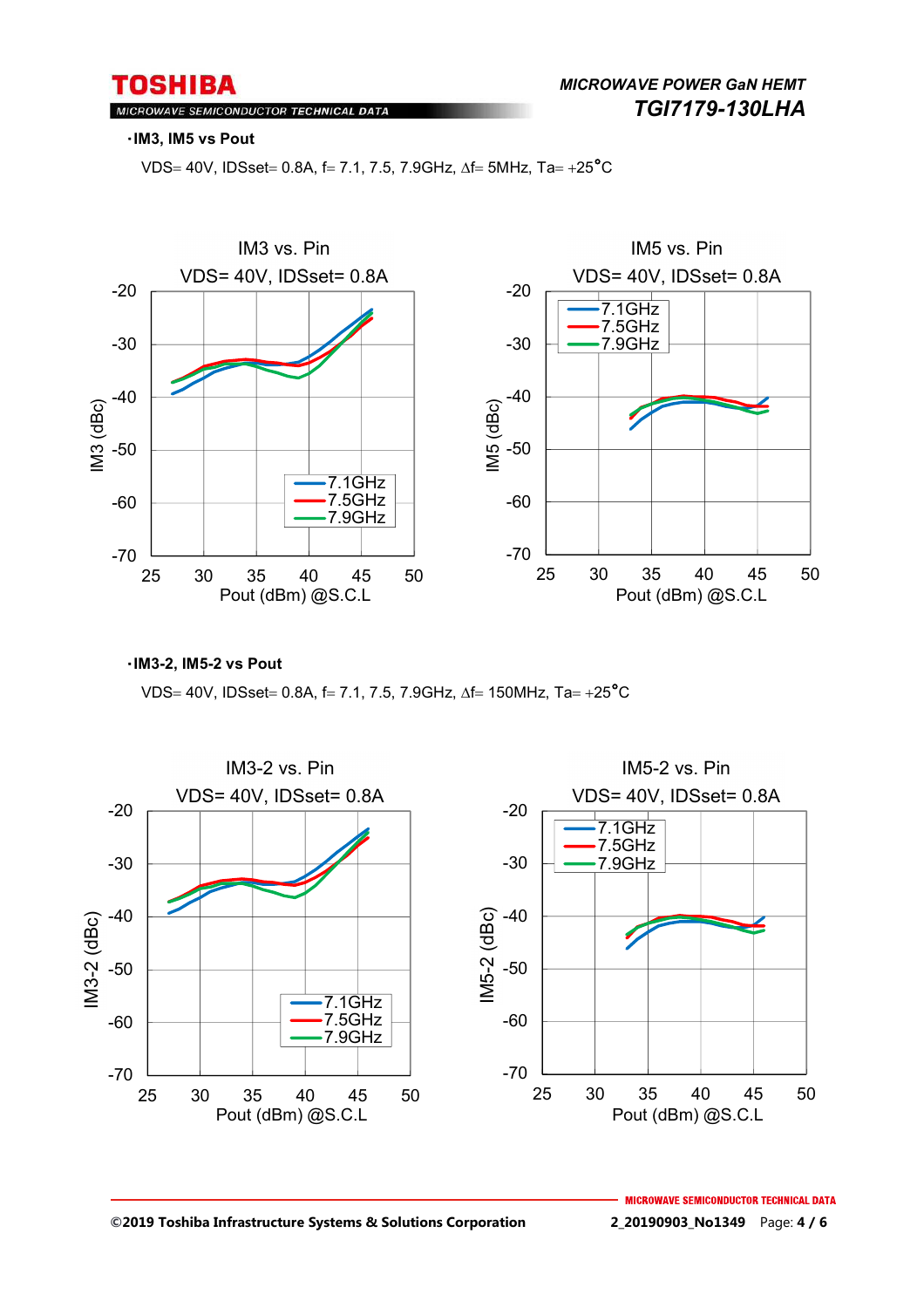$M$ ROWAVE SEMICONDUCTOR TECHNICAL DATA

### *MICROWAVE POWER GaN HEMT TGI7179-130LHA*

#### ・**S-Parameters**

VDS= 40 V, IDSset= 0.8 A, f= 5.0 to 9.0 GHz, Ta= +25 ℃